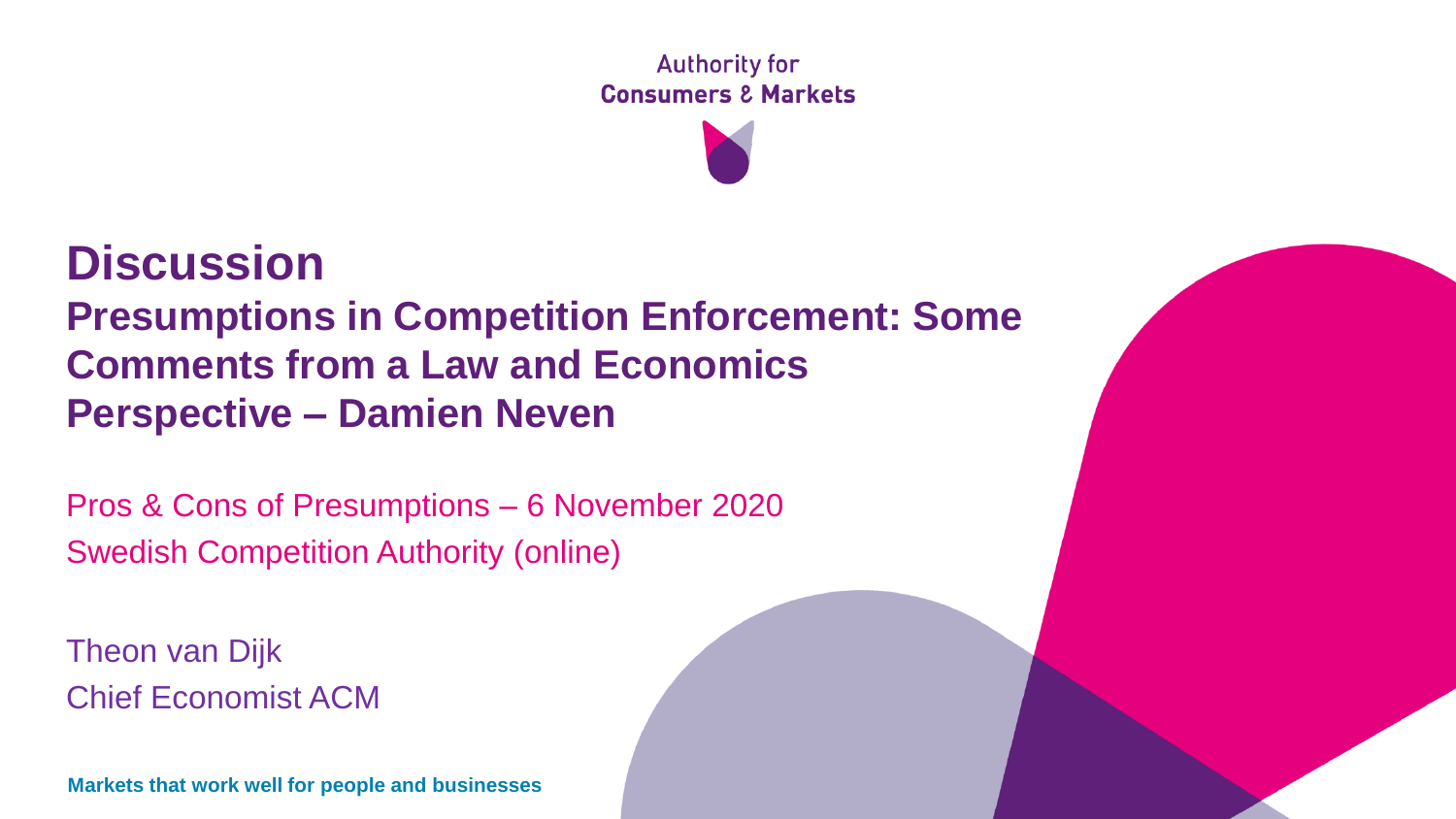### **Two models of competition enforcement**

### • Based on **Bayesian updating:**

- 1. Start with a prior on the expected effects of practice on consumer surplus (the "presumption")
- 2. Collect information through an in-depth investigation
- 3. Update the prior using collected information
- First model based on **optimal statistical decision theory**
	- **Diective:** make go/no-go in-depth investigation decision that minimizes error costs (error costs: effects of wrong decisions on consumer surplus)
- Second model based on **probability thresholds** 
	- **Diective: go/no-go decision that minimizes type I and II errors**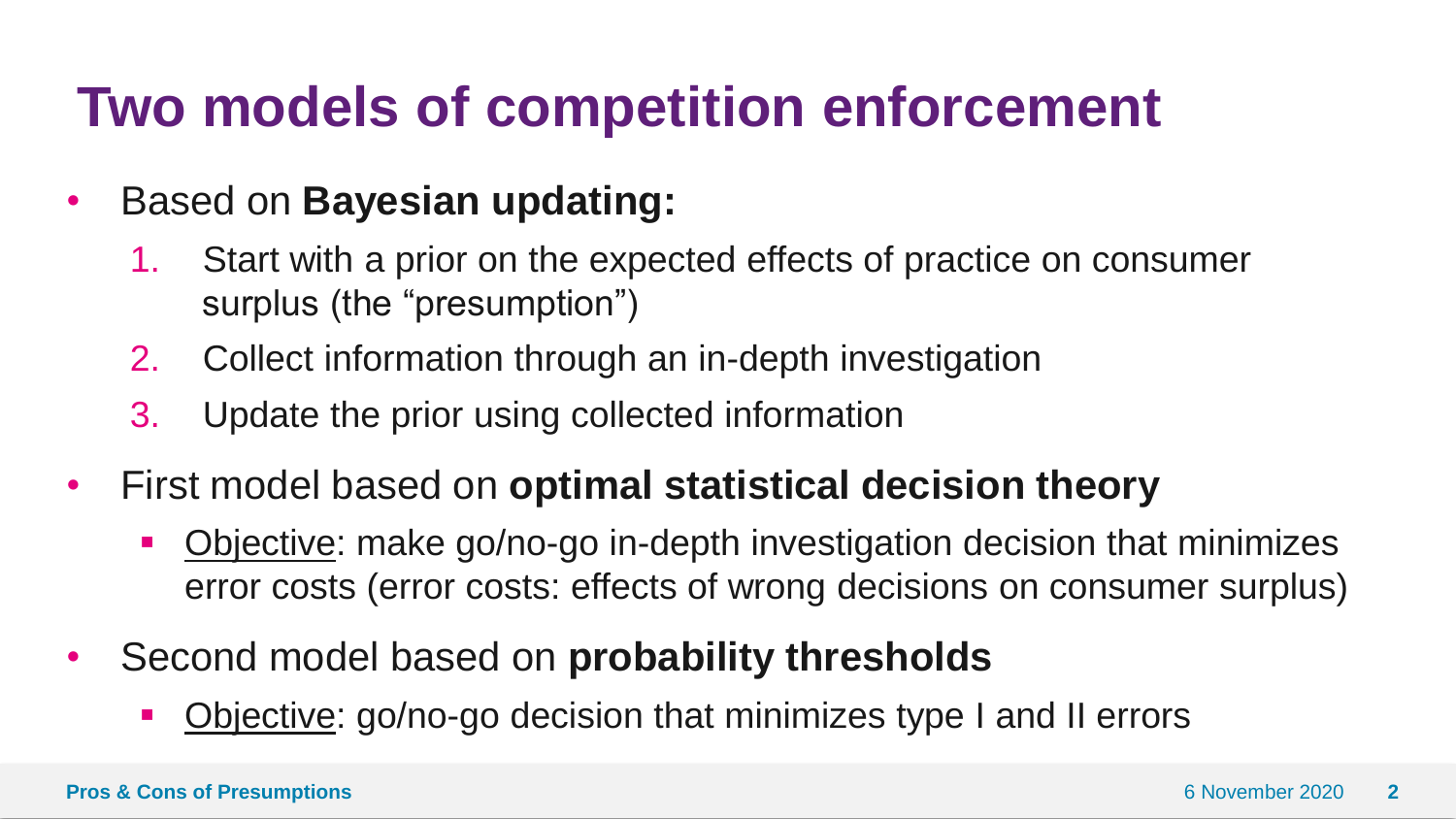# **Findings**

- **Research question**: when should a competition authority carry out an in-depth investigation into potentially anticompetitive behaviour?
- 1. Optimal stopping model
	- **Answer**: if, based on an initial investigation, the behaviour is expected to be anticompetitive, and an in-depth investigation is believed likely to show otherwise, is not too costly and is sufficiently precise
- 2. Probability thresholds model
	- **Answer**: set thresholds for priors such that there are sufficient prospects that the default case will be overturned after the in-depth investigation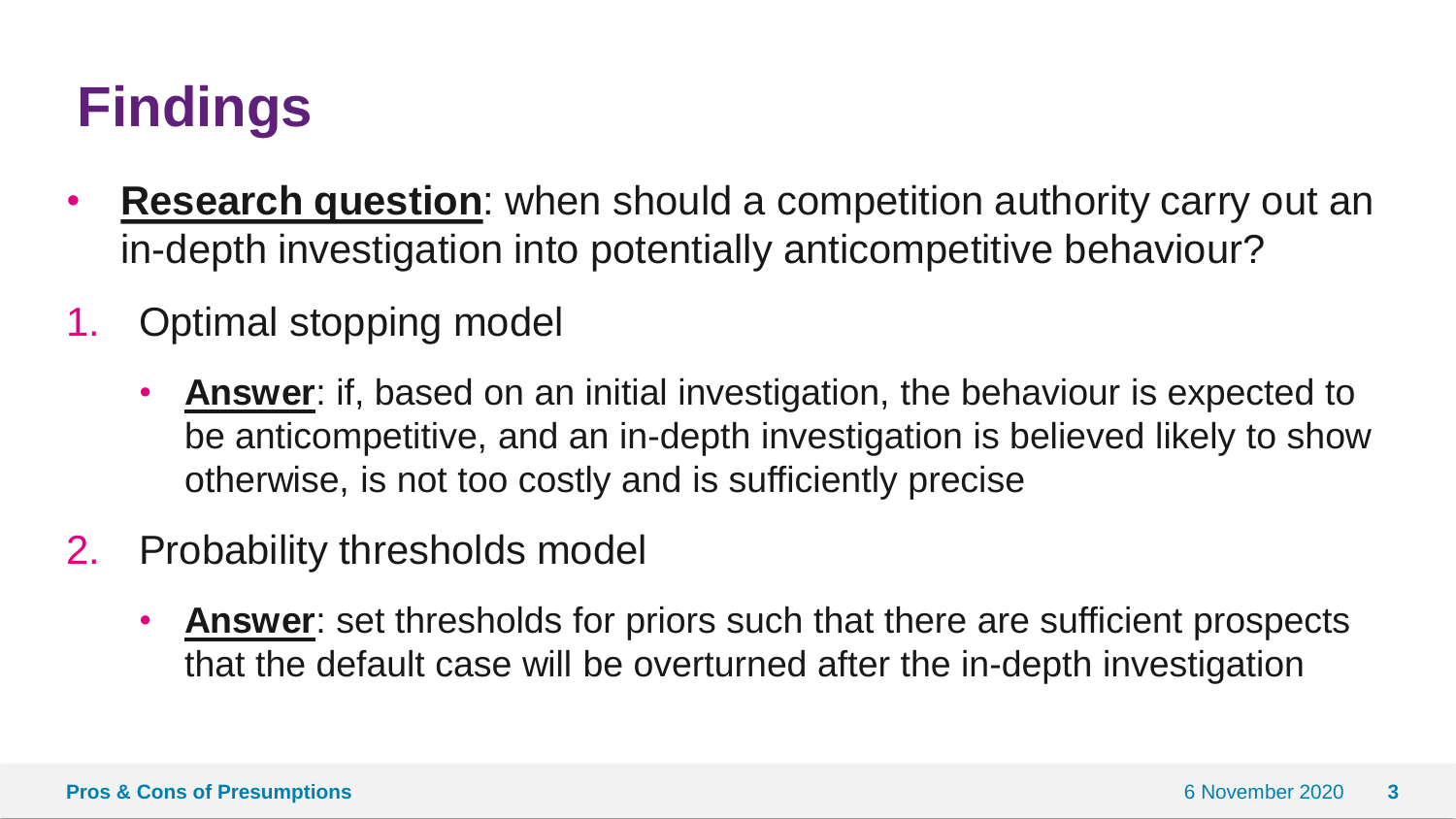# **Modelling remarks**

### • **Optimal stopping model**

- 1. Priors concern consumer welfare effects and direction of evidence not precision (quality) of evidence.
- 2. If a potentially anticompetitive practice is believed likely harmless after an in-depth investigation, why not use a different prior for consumer welfare effect to start with? Correlation between prior for consumer welfare and prior for direction of signal?

#### • **Probability thresholds model**

3. Assumed balance of probability ( $y = \frac{1}{2}$ ) after in-depth investigation seems unrealistic – in practice prohibition often requires more proof than clearance. Should that not be reflected in a different value for γ?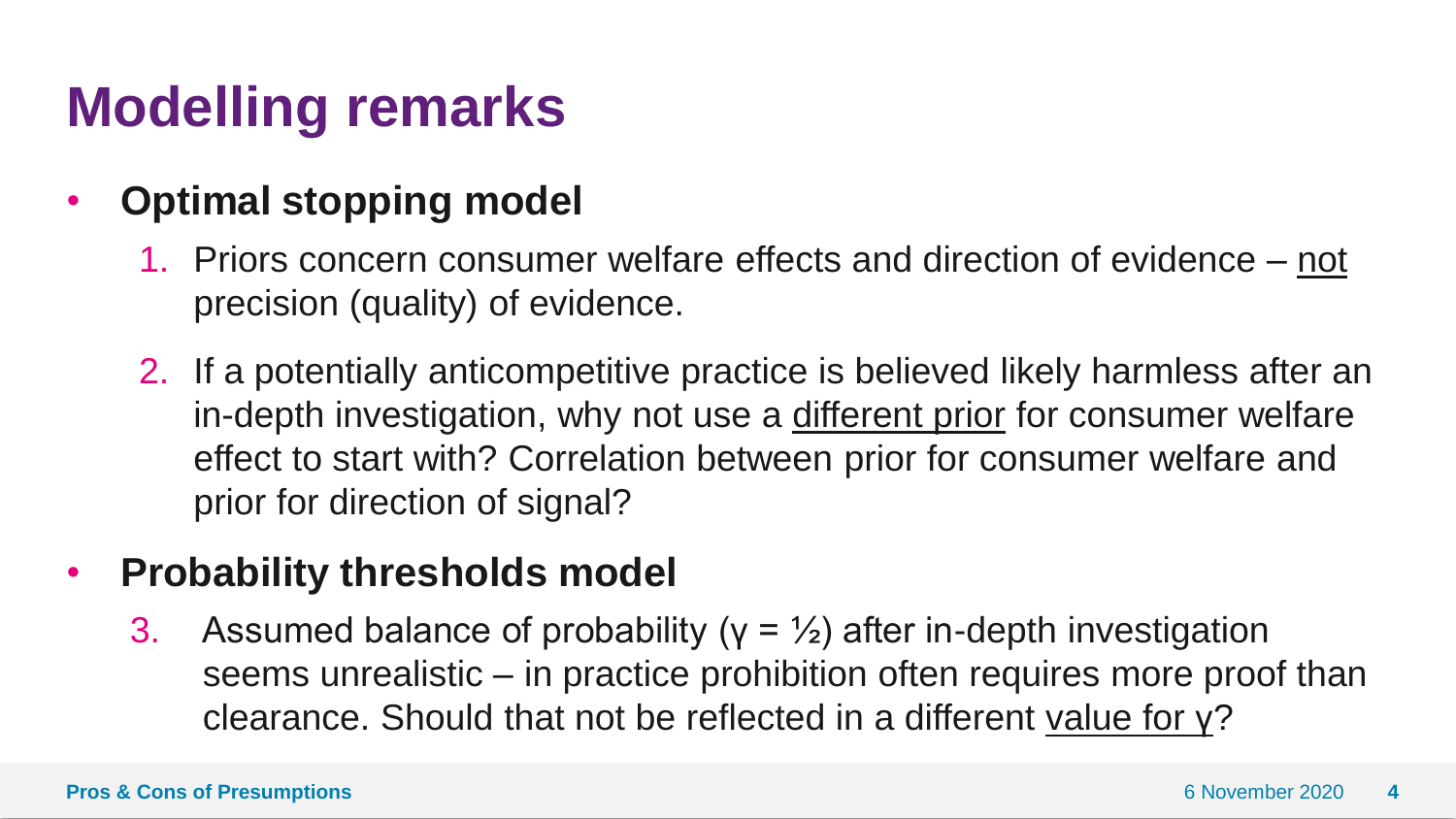# **Implications for presumptions discussion?**

### **Optimal stopping model**

- More about the relationship between "presumption" (= prior about consumer welfare effect) and the optimal decision to carry out an in-depth investigation …
- **•** ... than about the variance in the prior (which seems more related to the discussion on the use of presumptions)
- Optimal decision not to carry out in-depth investigation  $\approx$  or  $\neq$  presumption?
- Counterintuitive advice on how to run a competition authority: start an in-depth investigation to rebut rather than to confirm the initial assessment
	- "Bias" due to model set-up? Objective to minimize error costs implies smaller "returns" from confirmation of prior beliefs?